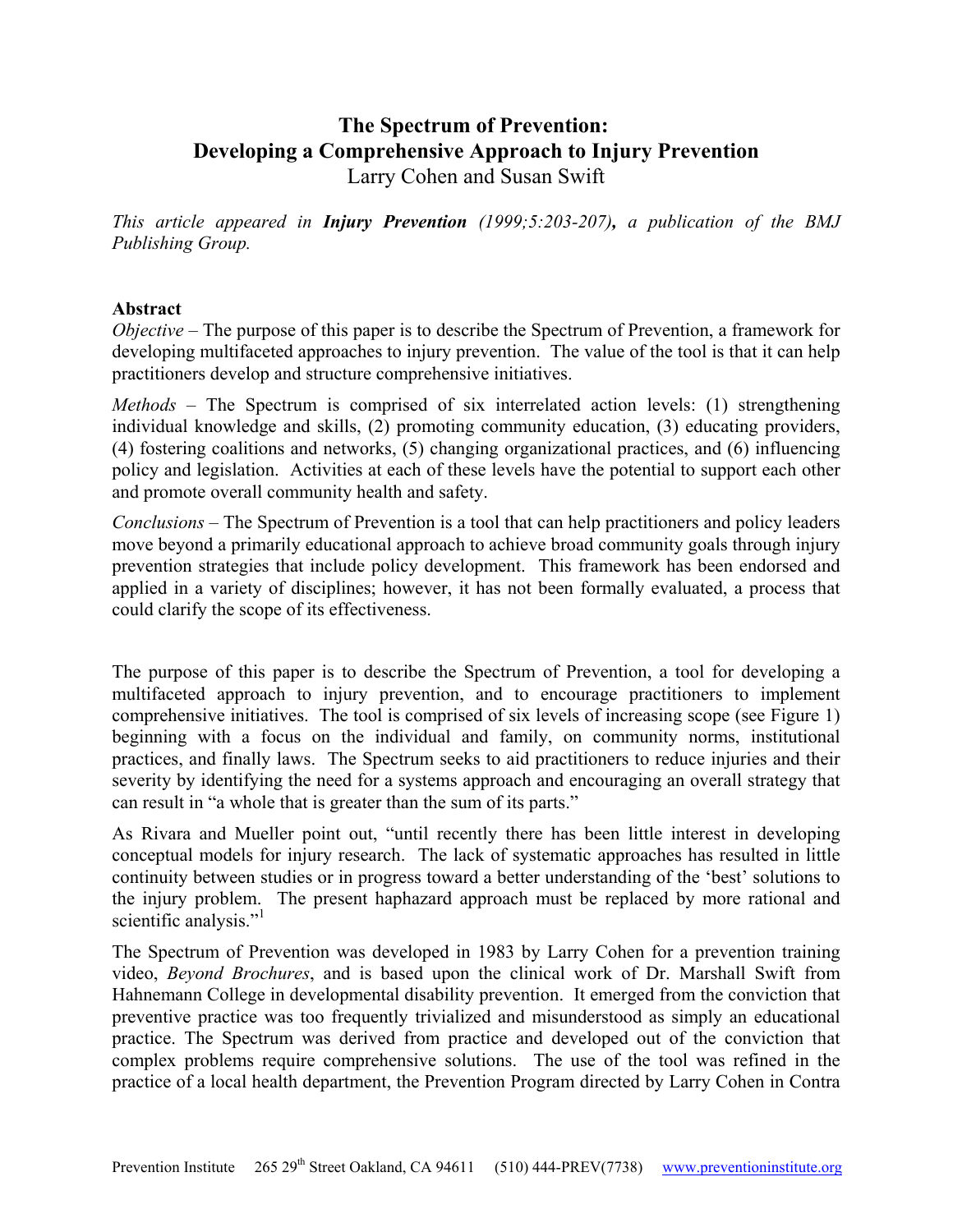Costa County, California, United States, where it was implemented in injury prevention efforts for children and adolescents.<sup>2</sup>

Perhaps the most important tool in the injury prevention field is the Haddon Matrix.<sup>[3](#page-9-2)</sup> Haddon contributed immensely by distinguishing between prevention efforts that take place before an injury occurs from those that are implemented after the injury that serve only to reduce the severity of trauma. The Spectrum supplements the Haddon matrix as it helps practitioners to specify the array of activities necessary for an effective prevention campaign. By using the two tools together, practitioners can devise a multifactored intervention that simultaneously addresses the temporal issues highlighted by the Haddon matrix (i.e., multiple strategies for before, during, and after an injury event). The Spectrum emphasizes the importance of influencing policy and legislation, an area that Haddon's approach does not specifically address.

| <b>Level of Spectrum</b>                                      | <b>Definition of Level</b>                                                                         |
|---------------------------------------------------------------|----------------------------------------------------------------------------------------------------|
| Strengthening Individual Knowledge and<br>1.<br><b>Skills</b> | Enhancing an individual's capability<br>of<br>preventing injury or illness and promoting<br>safety |
| 2. Promoting Community Education                              | Reaching groups of people with information and<br>resources to promote health and safety           |
| 3.<br><b>Educating Providers</b>                              | Informing providers who will transmit skills and<br>knowledge to others                            |
| 4. Fostering Coalitions and Networks                          | Bringing together groups and individuals for<br>broader goals and greater impact                   |
| 5. Changing Organizational Practices                          | Adopting regulations and shaping norms to<br>improve health and safety                             |
| 6. Influencing Policy and Legislation                         | Developing strategies to change laws and<br>policies to influence outcomes                         |

## **Figure 1: Spectrum of Prevention**

## **Prevention is more than education and goes beyond the individual**

Attempts to prevent childhood injuries with only medical interventions or educational materials can be expensive and insufficient. As public health expert George Albee stated, "…no mass disorder afflicting mankind is ever brought under control or eliminated by attempts at treating the individual or by attempts at producing large numbers of individual practitioners."<sup>4</sup> Many begin their plans to prevent injuries to children and adolescents by considering only education aimed at changing individual behaviors. Such an approach often fails to achieve maximum success. Videos, brochures, and newsletters flood physician waiting rooms. Online computer services, radio, television, and the mail deliver information on health problems. Such materials, for instance, encourage individuals to quit drinking, to exercise, and to use car seats and seatbelts. These personal health messages reinforce the commonly held misconception that individual behaviors are solely responsible for health outcomes, and therefore that individual

2

2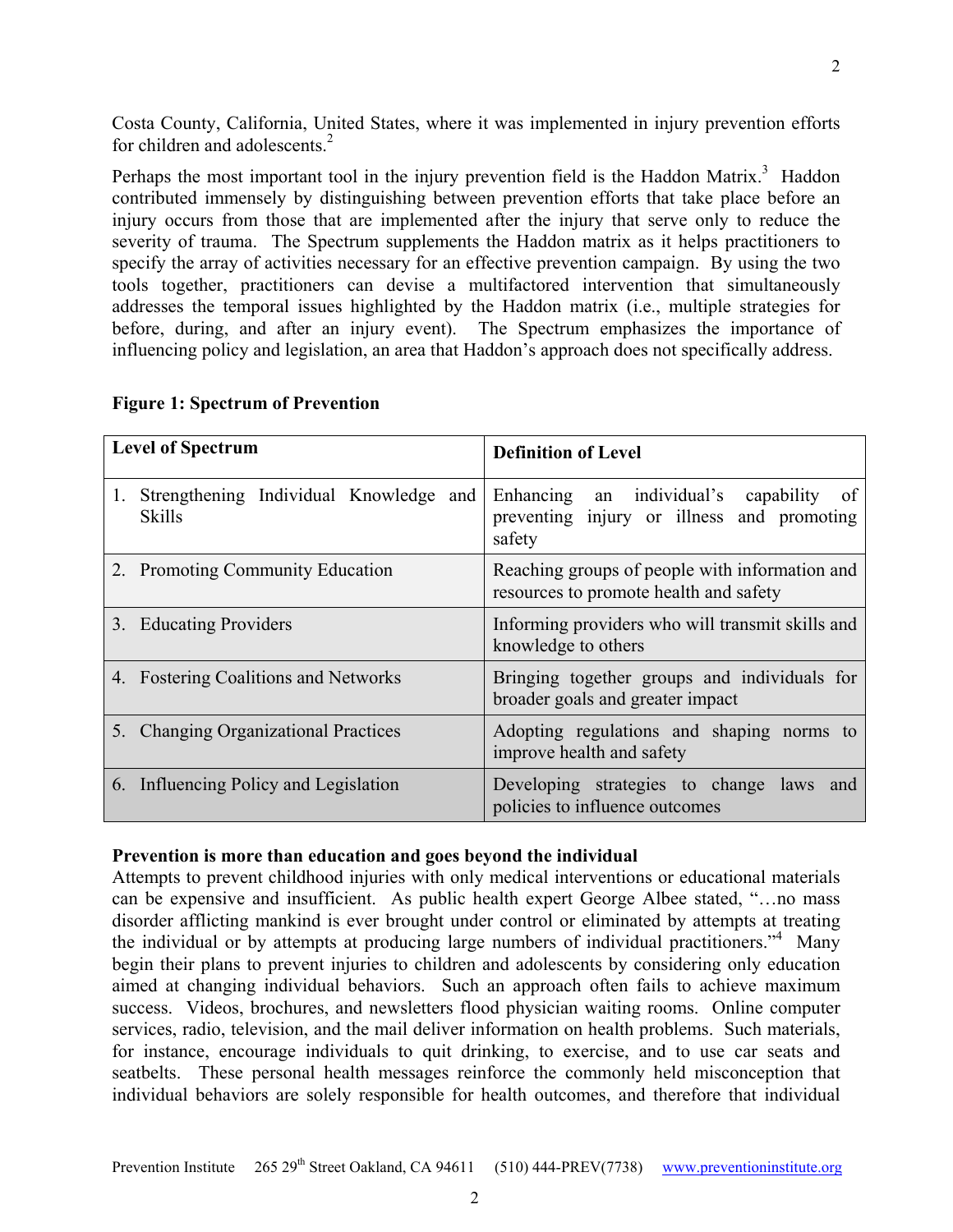health education is an adequate solution. Effective prevention is not that simple. The Spectrum shifts attention from individually focused health education to a systems approach.

## **The value of a comprehensive approach in injury prevention**

A new discipline of prevention is emerging. It embraces comprehensive strategy development coupled with interdisciplinary collaboration. The following example illustrates the way in which multiple activities, each corresponding with a level of the Spectrum, can be implemented simultaneously to create a comprehensive drowning prevention approach.

Early drowning prevention relied upon brochures, presentations, and training in cardiopulmonary resuscitation. But a child can drown in minutes, even with an attentive caretaker nearby who knows that a swimming pool can be dangerous. Forty-six percent of young victims of pool drowning were missing for five minutes or less.<sup>5</sup> Among children under the age of four in the United States, drowning is the third most common cause of injury death.<sup>6</sup> A fence around a pool or spa is an effective safeguard that helps prevent such tragedies. Homeowners who understand the risks of drowning may voluntarily erect a fence and keep it safely locked. Architects and designers may change their organizational practices and priorities by promoting four-sided fencing. However, achieving lower drowning rates in a community is likely to require a broadbased intervention such as the passage of a pool fencing ordinance. Such zoning changes are more likely to be implemented when a comprehensive approach is used. When the community is well educated, it is more inclined to support and adopt such changes. For example, a coalition of paramedics, relatives of drowning victims, real estate agents, firefighters, and child safety advocates can mobilize political support to ensure the passage of a fencing ordinance*.*

## **Using the Spectrum of Prevention to prevent childhood and adolescent injuries**

This section defines the six levels of the Spectrum, beginning with a description of each method, followed by specific examples. An activity at any of the Spectrum's six levels constitutes an intervention. However, when these initiatives are used in combination, the Spectrum becomes a more transformative force for individual, community, and societal health. This inter-relatedness between levels of the Spectrum, or synergy, enables practitioners to maximize the result of any one prevention activity by strengthening the linkages between multiple efforts.

## *1) Strengthening Individual Knowledge and Skills*

Strengthening individual knowledge and skills involves transferring information and know-how to increase an individual's resources and capacity for preventing injury or disease. In a trusting relationship with a person who is perceived to have expertise or authority, even brief comments have a lasting impact, particularly when reinforced over time or through community norms and practices.

Physician advice, for example, has been associated with reductions in morbidity, mortality, risk behaviors, and risk factors, and an increase in healthy behaviors.<sup>7</sup> During check-ups, physicians have the opportunity to ask children and their parents if they properly store medicines and household poisons and whether they use bicycle helmets. Such advice has been shown to increase the likelihood of bicycle helmet ownership for children. $8$  Responsibility for strengthening individual knowledge and skills need not be limited to physicians and human service professionals. Bicycle sales people can demonstrate how to properly fit a helmet for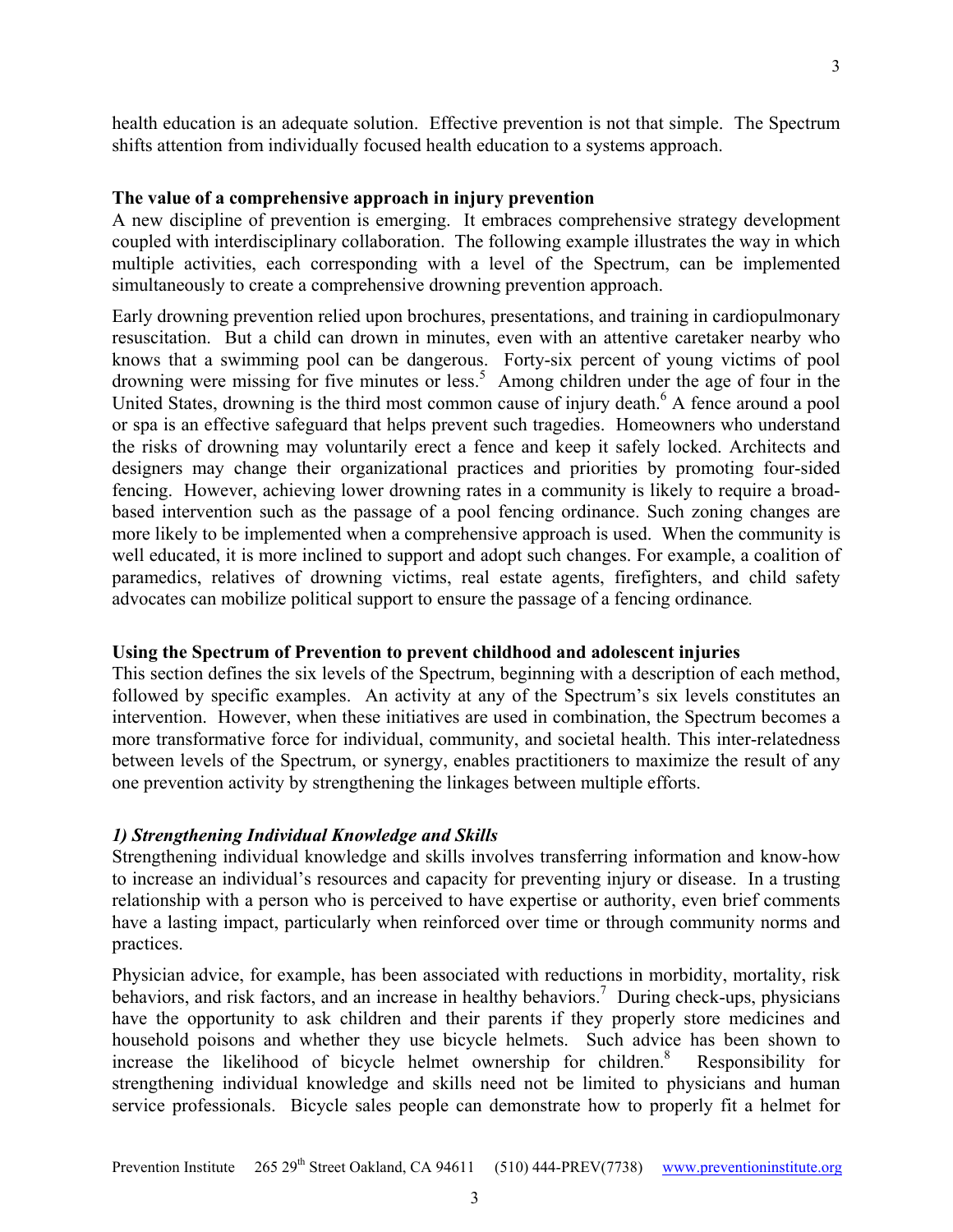optimum safety. Many organizations and community agencies use individual skill building as

One well-known program designed to reduce alcohol-related injuries is the "designated driver" program that employs high school students as peer counselors. Young people teach fellow students to understand the risks of drinking and driving. Peers help other students develop the skills and commitment to designate drivers, refuse to ride with people who have been drinking, and abstain from drinking when they will be driving. This campaign aims to change individual behavior and encourage healthy choices in an effort to reduce alcohol-related traffic injuries.<sup>9</sup>

the primary approach to help individuals learn healthy behaviors and change unhealthy habits.

## *2) Promoting Community Education*

A community education approach aims to reach groups of people with information and resources for improving health. Community education is broadly targeted at groups or the population at large. Mass media campaigns have been shown to increase awareness, change attitudes, and provide a context in which other strategies can succeed,<sup>10</sup> such as public policy change.<sup>11</sup> Effective community education not only alerts individuals to new information, but also builds a critical mass of support for healthier behavior, norms, and policy change.

For example, "bike days," a community education approach in the field of unintentional injury, engages police, retailers, and local health practitioners. Bicycle enthusiasts conduct a variety of activities in schools and surrounding communities to promote cycling safety. "Bike days" events use performances by professional stunt bicyclists and "bike rodeos" to gain the enthusiasm of youngsters while teaching them the rules of the road and distributing and checking for correctly fitted helmets. Posters and the mass media promote the events, while educating and involving the public.

Increasingly worldwide, mass media is the primary vehicle for community education. When conducting events to increase community awareness about prevention, media coverage before, during, and after events can reinforce the prevention message to a larger audience. In this way, media can build support for injury prevention issues by reflecting community involvement and activism. When communities employ media strategically with the intention of creating change in institutions and policy, the approach is referred to as "media advocacy." This is an approach that helps people frame issues from the perspective that health and social problems will only be adequately addressed when all sectors of society — not just the individual — share responsibility for solutions. When communicated effectively to the media, public health solutions that emphasize shared responsibility gain the attention and support of legislators and policy makers, acting as a catalyst for policy change.

## *3) Educating Providers*

Providers have influence within their fields of expertise and opportunities to transmit information, skills, and motivation to patients, clients, and colleagues. It is essential, therefore, that they receive education to improve their own understanding of prevention. Medical training has recently begun to place more emphasis on teaching doctors the value of advising children, adolescents, and parents about the injuries associated with unsafe practices.<sup>12</sup> As a result, certain professionals (e.g., doctors, teachers, and childcare workers) can be highly effective advocates for policy changes related to their job experiences.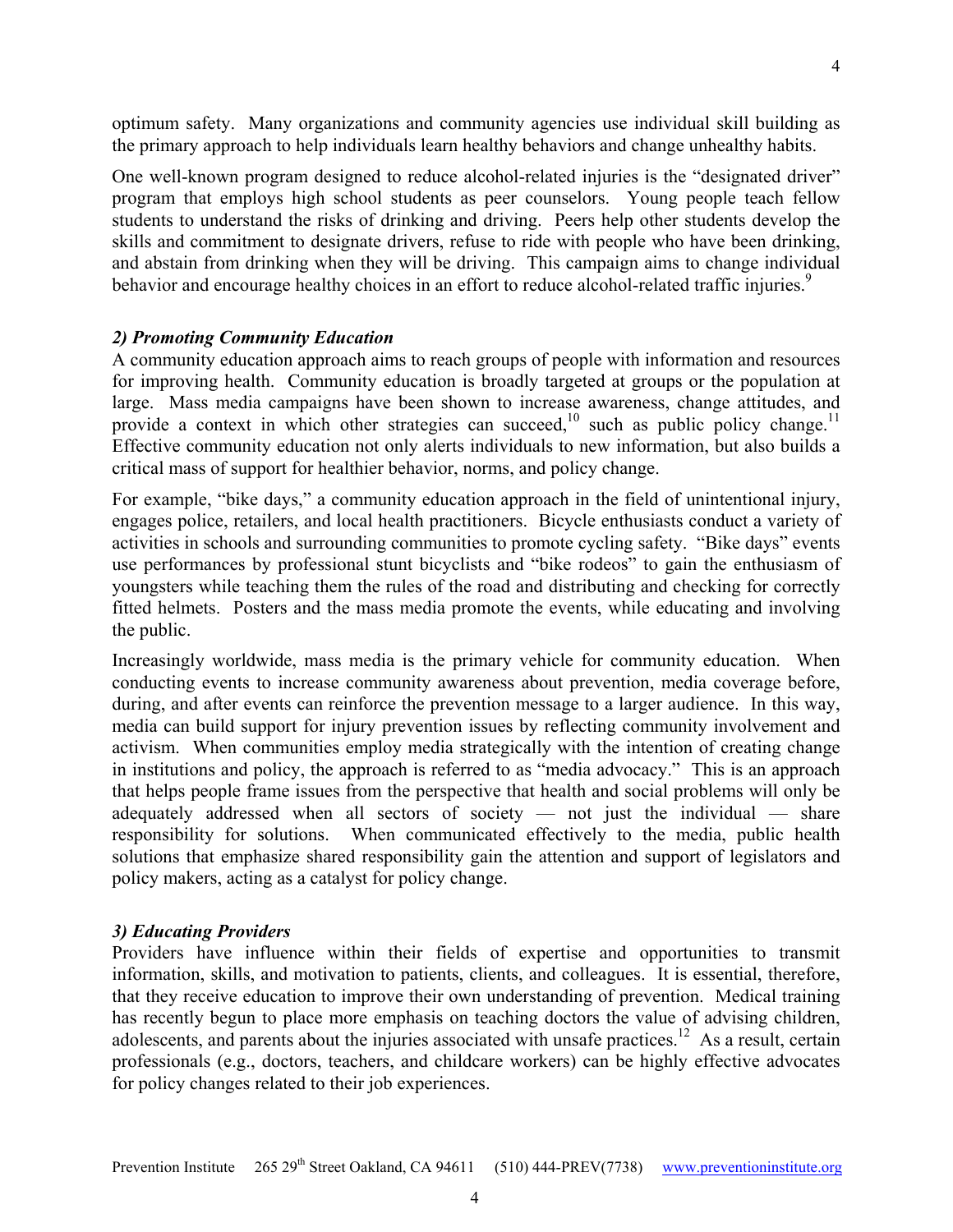By expanding the notion of provider, it is possible to mobilize a broader group in advancing prevention and promoting wellness. Since 1990, traffic reporters in northern and southern California have attended conferences where they learn that "injuries are no accident," and that they have a critical role in educating the public. As injury prevention specialists outline how most injuries are predictable, and therefore preventable, traffic reporters learn that through 'injury sensitive' reporting techniques they can transmit prevention messages to large numbers of people every day, heightening public awareness of the problem.

In response to the needs of health care and educators, a training curriculum, Leadership Training in Violence Prevention, was developed to build the skills and capacities of providers. With funding from the United States Department of Health: Maternal, Child and Adolescent Health Division and the Department of Education, the curriculum was a combination of pioneering courses taught at Harvard and University of California at Berkeley. In the first year, over 100 people representing all regions and serving diverse populations of the United States were trained and agreed to conduct at least three trainings each in their communities. Evaluations analyzed by the Harvard School of Public Health (unpublished data) indicated that as a result, they felt well prepared to perform their roles as trainers and more than three quarters have met or exceeded their training commitment. As a result, thousands more have received training in violence prevention nationally.

## *4) Fostering Coalitions and Networks*

Fostering collaborative approaches brings together the participants necessary to assure an initiative's success. Coalitions and expanded partnerships are vital in successful public health movements including injury prevention. Coalitions increase the "critical mass" behind a community effort, help groups to trust one another, and reduce the likelihood of resource squandering through unnecessary competition among groups.<sup>13</sup>

Coalitions are useful for accomplishing a broad range of goals that reach beyond the capacity of any individual member organization. Like a jigsaw puzzle, each piece is important, and only when put together does the picture become clear. By working together, coalitions can conserve resources by reducing duplication and sharing expenses, foster cooperation between diverse sectors of society, and increase the credibility and often the impact of their efforts.

The National Funding Collaborative, formed by foundations across the United States working to create a comprehensive violence prevention model, awarded violence prevention grants to 14 local collaboratives in cities and rural areas throughout the country. While each group works primarily in its own community, the collaboratives benefit from networking and mutual aid. *Building Effective Coalitions: An Eight-Step Guide* expands upon this level of the Spectrum and provides tips for building collaborations and partnerships.<sup>14</sup>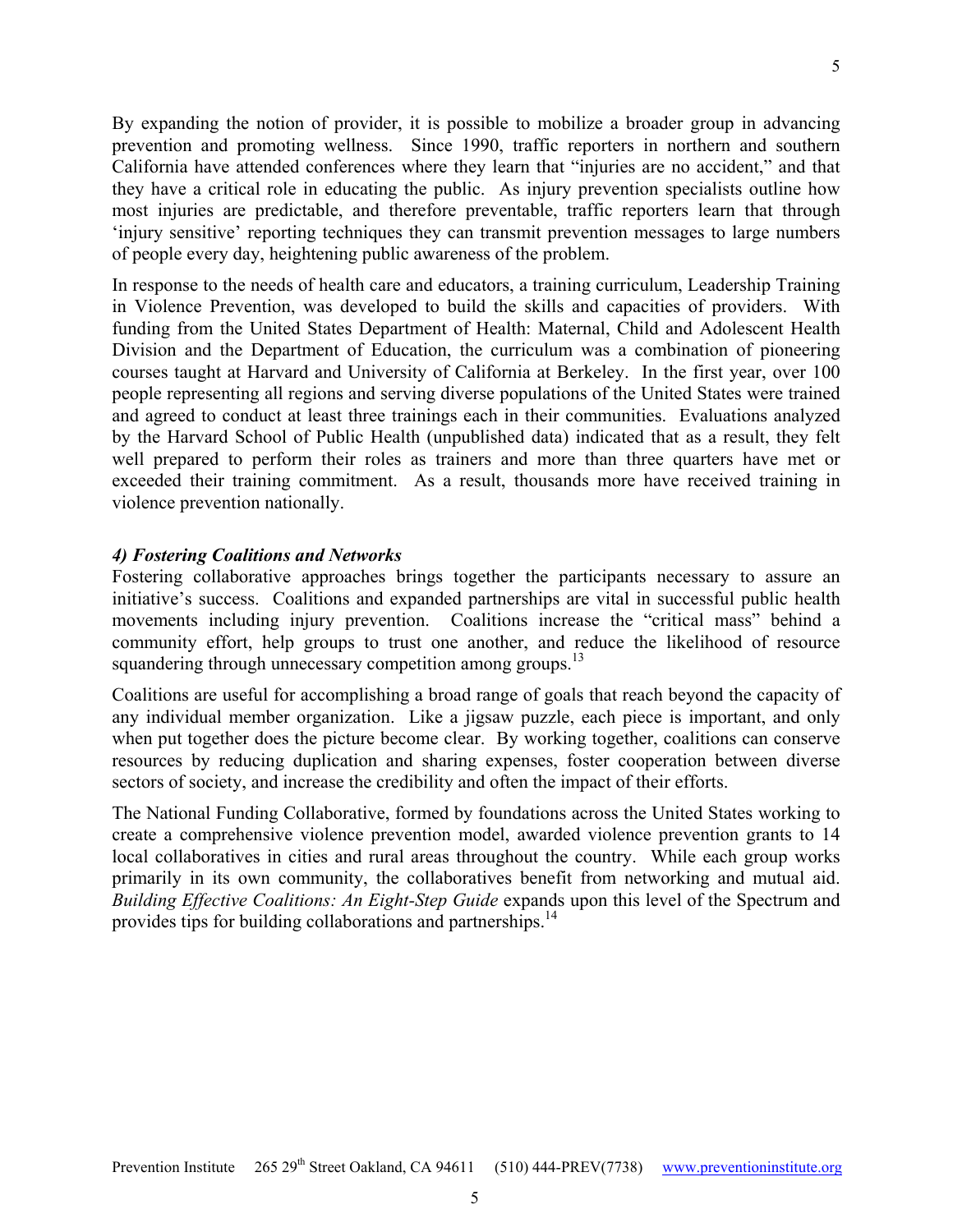Examining the practices of key organizations, such as law enforcement, health departments, and schools, has potential for affecting the health and safety of the greater community. This is usually the least understood and most frequently ignored component of the Spectrum, yet this level has enormous potential. By changing its own internal regulations and norms, an organization can affect the health and safety of its members.

6

For example, a school that has had several serious child pedestrian injuries may recognize that school practices have a potential role in preventing some of these injuries. Hiring crossing guards represents an opportunity to change the practice of the school and serve to increase child safety. Similarly, altering organizational practices in a business can positively affect the work environment while benefiting staff and the people they serve.

Often changes in organizational practice are initiated as a result of change in legislation. For instance, after the passage of United States regulations that set the minimum drinking age at 21, new law enforcement procedures, such as sobriety checkpoints, have been attributed with saving an estimated [15](#page-9-9),667 lives between 1975 and 1995.<sup>15</sup>

## *6) Influencing Policy and Legislation*

Changes in local, state, and national laws, as well as the adoption of formal policies by boards and commissions, fall under the umbrella of policy and legislation. Influencing policy usually presents the opportunity for the broadest improvement in health outcomes. Both institutional and legal policies can affect large numbers of people. In some cases, laws and policies already exist that could protect public health and safety, but an additional law, change in policy, better enforcement, or change in an organization's practices may be necessary to ensure its effectiveness.

For instance, a parents' group concerned about playground safety might approach the local government with their concerns about potentially unsafe surfaces that cause injuries when children fall. After an assessment of playground surfaces in local parks, the group proposes legislation to upgrade to safer surfaces and implement regulations on playground equipment. Through their assessment, they lay the groundwork for building support and influencing policy that will improve playground safety.

Requiring safe practices, implementing safety standards, and encouraging the use of safety equipment can prevent unintentional injuries. Recent data demonstrate that California's mandatory helmet law for bikes and motorcycles has dramatically reduced the number of serious and fatal head injuries. $16$ 

Several United States cities and counties have recently passed laws that regulate the conditions under which guns may be bought and sold. New laws that reduce the availability of deadly weapons to children are helping to lower the toll of firearm death and injury. Equally important, these victories are building momentum for a more comprehensive set of state and national gun regulations aimed at preventing firearm injuries.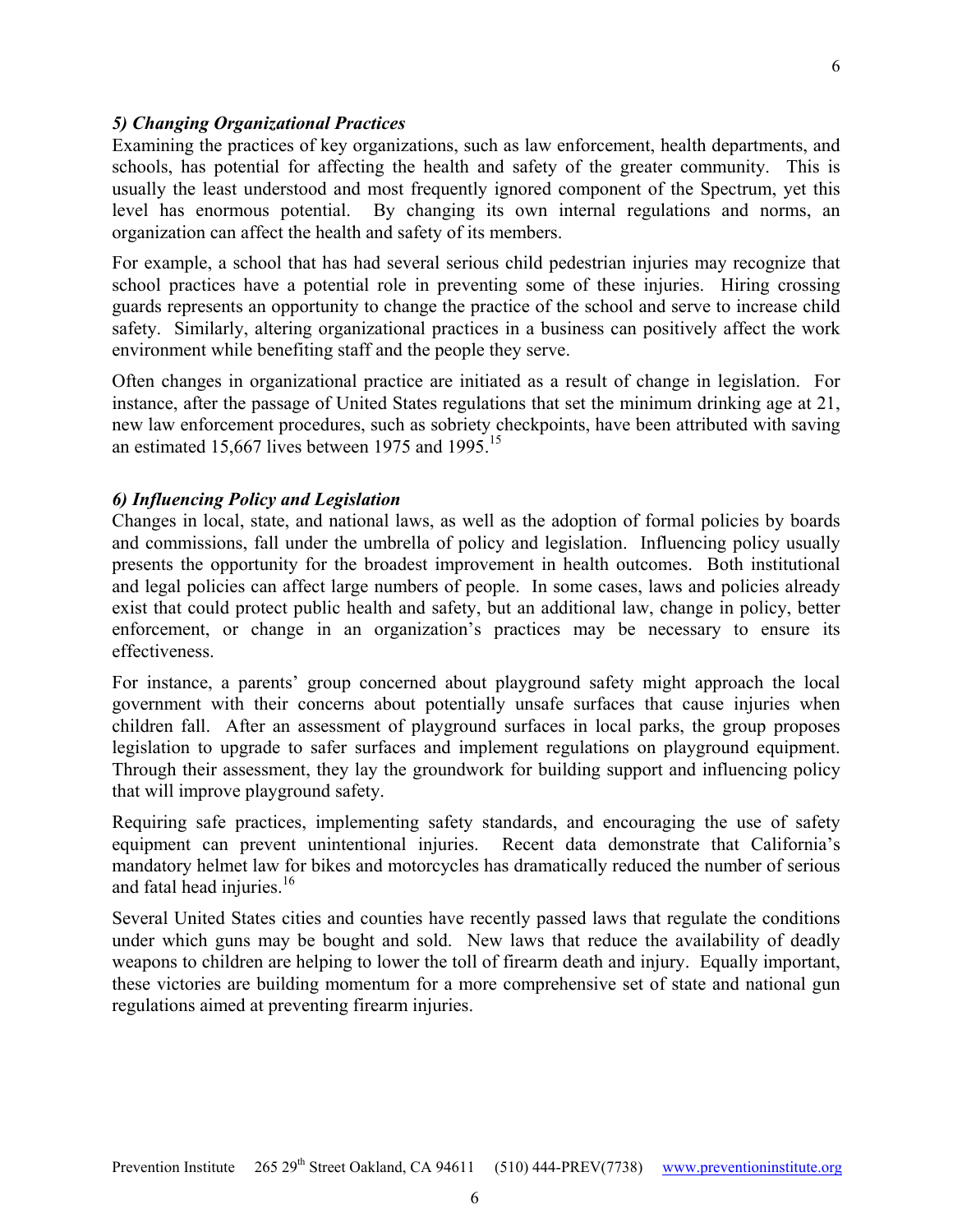## **Data and evaluation**

Data and evaluation inform all levels of the Spectrum. Any proposed activity should be based on data showing 1) the issue is important, 2) the target population is appropriate, and 3) the intervention is promising. To develop a successful approach, it is essential to first review the data and determine an appropriate set of objectives. During implementation, ongoing evaluation of the overall approach and the individual activities at each level of the Spectrum will provide the information necessary for making ongoing adjustments to the activities that are best suited to meet overall objectives.

For example, after a train hit a young boy, a community was prepared to mobilize to prevent such occurrences. However, after reviewing child injury data from that community, it became clear that train-related injuries were extremely rare, and that many more children were killed by cars. As a result, a coalition formed to promote the safety of child pedestrians. While the coalition initially focused efforts on young children going to and from school, it later realized that children were at greater risk later in the day around neighborhood parks, and therefore expanded its efforts to include neighborhood outreach. In this way, data and evaluation can be used to inform and modify prevention efforts.

At the design stage it is helpful to identify ways to measure success and gather input from participants and the community. Successful prevention also requires *assessment* that takes into account the causative factors of childhood and adolescent injuries and the resiliency factors that protect youth from being injured. Determining shifts in community norms, improved networks, the effectiveness of coalitions, and enhanced community awareness are difficult to measure, but increasingly, process evaluations and survey tools are being developed to measure these changes.<sup>17</sup>

While there are anecdotal endorsements of the Spectrum in a number of fields, including injury prevention, it should be noted that the tool itself has not been evaluated; its value comes from the way it has helped practitioners, individually and in groups, to structure multifaceted initiatives. In this way, it resembles other tools designed to aid practitioners in conceptualizing and shaping their work. Its evaluation would be an important step toward furthering its credibility and utility.

#### **Conclusion**

The Spectrum of Prevention is a framework that delineates a systems approach to prevention practice. The Spectrum has been applied to health problems in communities worldwide. In particular, the Spectrum is being used increasingly in injury prevention practice. For example, the National Highway Traffic Safety Administration and the World Health Organization have both made use of this tool during professional trainings in comprehensive approaches and strategy development. State-funded projects in California in injury prevention, nutrition, and physical activity have been required to use the Spectrum of Prevention in program design and evaluation. The Spectrum has been used in Requests for Proposals (RFPs) as a way to evaluate the merit of competing applicants.

While there has been a great deal of positive movement in injury prevention, results have not been maximized through sustained, strategic efforts. Often practitioners work in areas that are most familiar to them, such as community education and individual skill building. The Spectrum of Prevention is a tool that enables practitioners to move beyond a primarily educational approach to achieve broad impact through multifaceted activities. It can aid practitioners and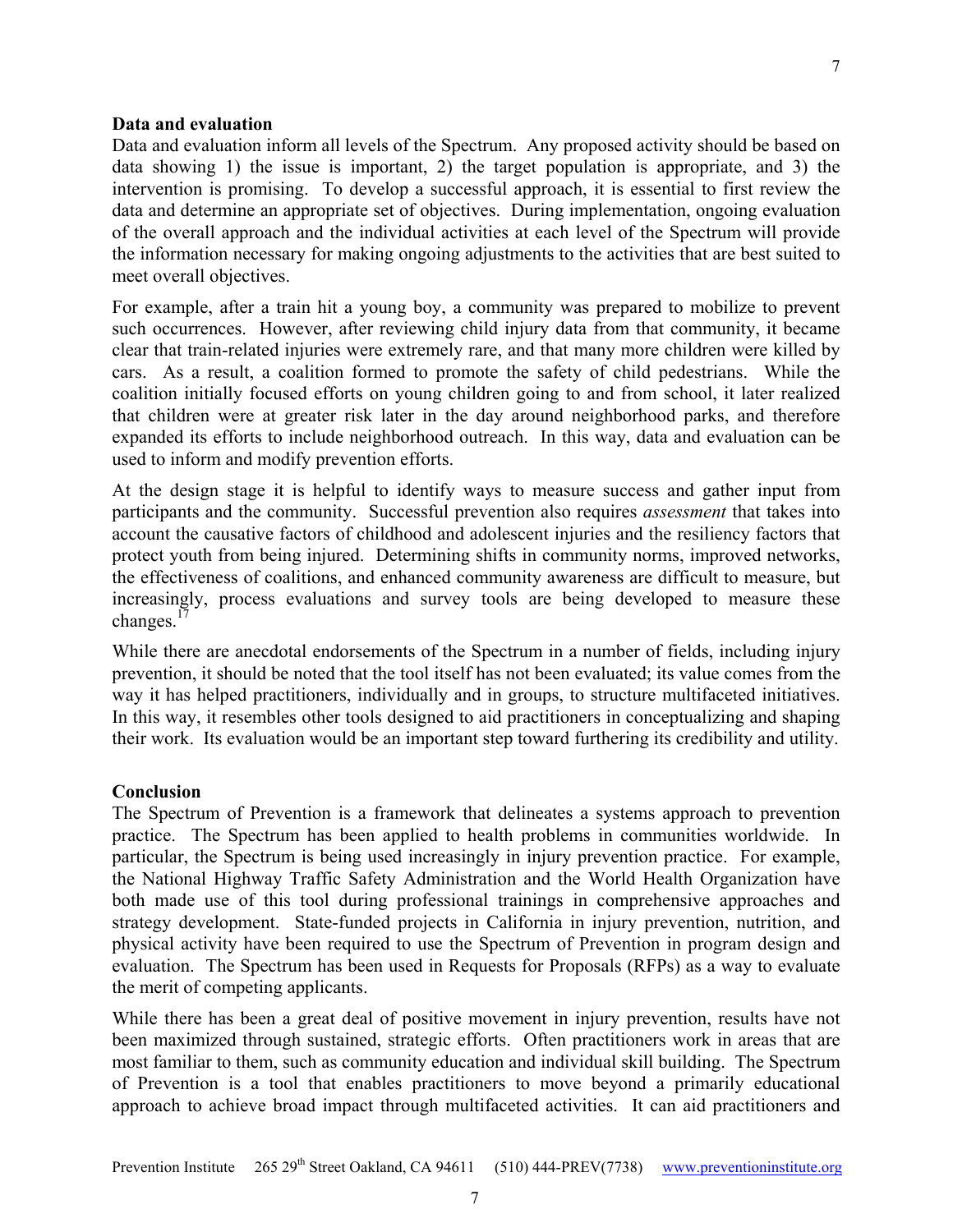policy makers in thinking through, evolving, and strategically developing prevention programming efforts.

As communities seek to address increasingly complex social and health issues they will face the challenge of devising new services and programs *in response* to injuries until they are committed to promoting *prevention*. While every injury or death cannot be prevented, when systematic methodology, like the Spectrum of Prevention, is applied and an overall strategy developed, prevention efforts have an excellent chance for success. Childhood and adolescent injuries and deaths, once thought of as accidents, can be prevented. A good strategy solves multiple problems, saves lives and money, reduces suffering, and enhances the prospects for community well being.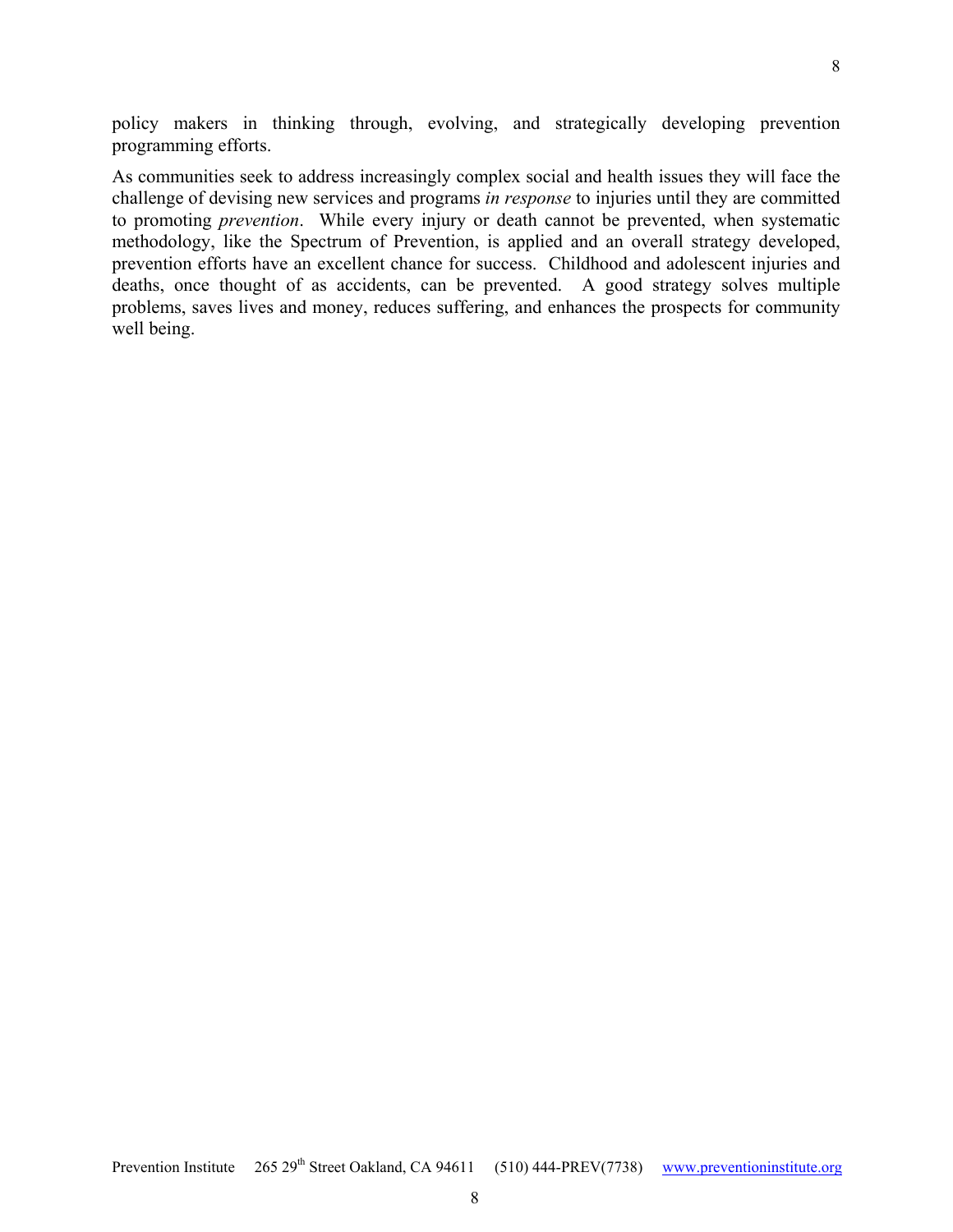#### **Acknowledgments**

Larry Cohen is founder and Executive Director of Prevention Institute, a nonprofit organization committed to building a stronger movement and methodology for prevention nationwide. He provides training, consultation, and facilitation related to health promotion, strategy and policy development, coalition building, and injury and violence prevention. Mr. Cohen has developed tools and frameworks for enhancing prevention strategy, such as the *Spectrum of Prevention* and *Developing Effective Coalitions: An Eight Step Guide*. He is Senior Advisor to the Federal Office of Maternal and Child Health, Health and Human Services through the Children's Safety Network and teaches at the School of Public Health at the University of California at Berkeley.

Susan Swift is a communications consultant based in the San Francisco Bay Area. She is coauthor of several articles on prevention and is working with the Prevention Institute on a book scheduled for publication in 2000. Ms. Swift has been a media consultant and publications coordinator for nonprofit and government clients for fifteen years.

Citation information: Cohen L, Swift S. The spectrum of prevention: developing a comprehensive approach to injury prevention. *Injury Prevention*. 1999;5:203-207.

For permission to reprint or distribute this article, please contact Prevention Institute:

Prevention Institute  $265$   $29^{th}$  Street Oakland, CA 94611 (510) 444-7738 prevent@preventioninstitute.org